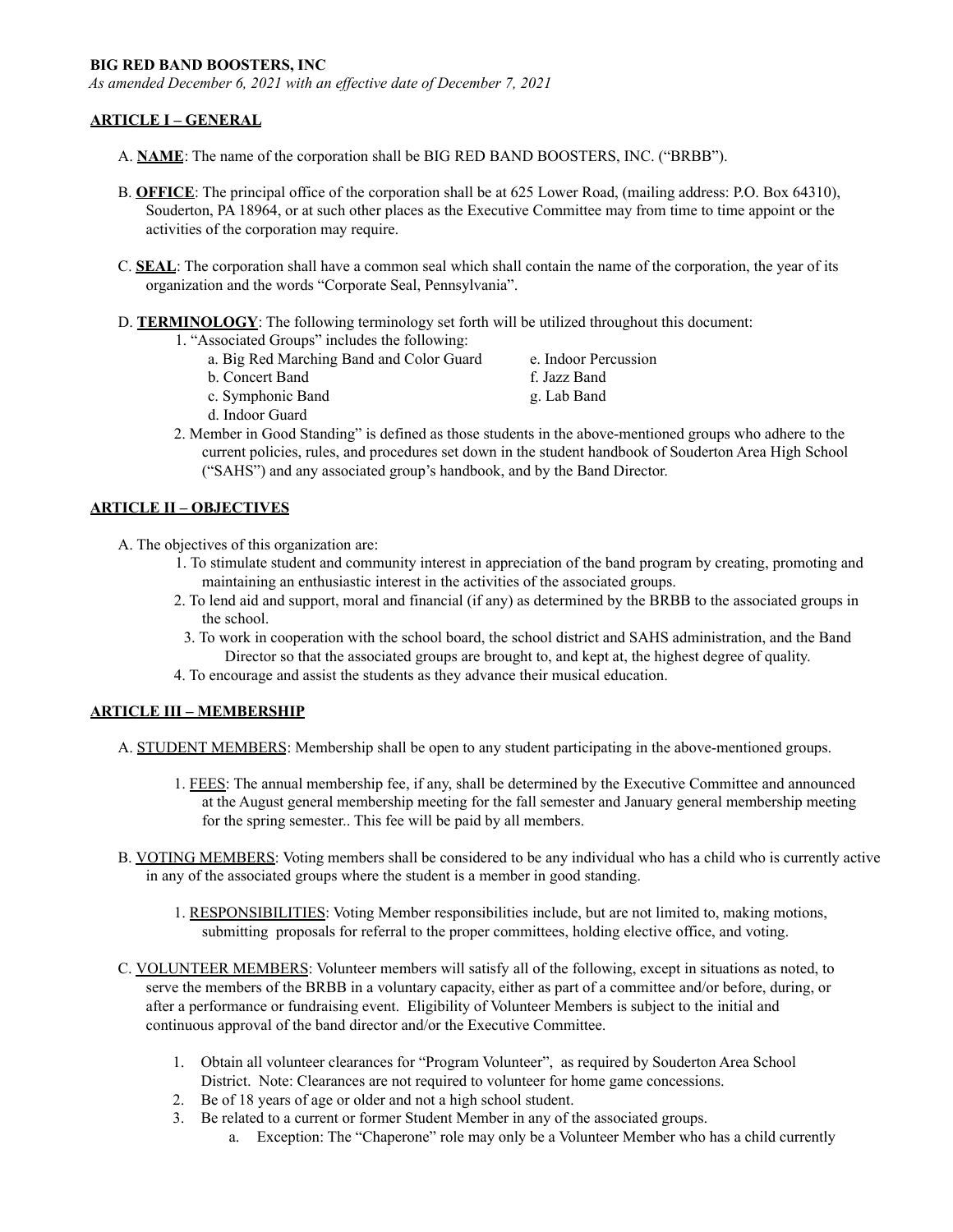## **ARTICLE IV – MEETINGS**

- A. GENERAL MEMBERSHIP: The general membership meeting shall be held in the school or virtually on the first Monday of every month, beginning in August and ending in June. In the case of holidays or other special circumstances, meetings will be held on the second Monday of the month, or a designated time deemed by President.
- B. SPECIAL MEETINGS: Special meetings may be called by the President or the Executive Committee, or upon written request by ten (10) members of the organization. The purpose of the meeting shall be stated in the call. Except in the case of emergency, at least three (3) days' notice shall be given to the general membership. Business transacted at all special meetings shall be confined to the purpose stated in the call and matters related thereto.

1

- C. EXECUTIVE COMMITTEE MEETINGS: Executive Committee meetings shall be held monthly, beginning in August and ending in June. These meetings are open to the general membership. The Executive Committee may move into closed session with a 2/3 vote of those Executive Committee members present to discuss matters at hand. A summary of the closed session shall be made by the President at the next general membership meeting.
- D. ANNUAL MEETINGS: The annual meeting of the members shall be held at a designated time deemed by the President. At this meeting, all final committee reports shall be presented, and a written summary of these reports shall be placed on file with the organization. All books, papers and other property of the BRBB shall be transferred to the newly elected officers and appropriate personnel.
- E. QUORUM: The function of a quorum shall be to transact and/or ratify the business of the organization.
	- 1. A quorum for all general membership meetings is defined as a minimum of eleven (11) members of the organization being present in which at least 2/3of the currently occupied Executive Committee position members are included. .
	- 2. A quorum for special meetings is defined as those members present.
	- 3. A quorum for Executive Committee meetings is defined as at least 2/3 voting members of the currently occupied Executive Committee positions being present.
	- 4. Once a quorum has been established, members present at an organized meeting may continue to do business until adjournment.
	- 5. A simple majority of the members voting shall be sufficient to carry a motion. In the case of a tie, the President will cast the deciding vote.

### **ARTICLE VI – EXECUTIVE COMMITTEE**

### A. STRUCTURE:

- 1. Elected Officers:
	- a. President e. Treasurer
	- b. 1 st Vice President f. Recording Treasurer
	- c. 2 nd Vice President g. Director-At-Large
	- d. Secretary
- 2. The Band Director, in an advisory role (ex officio)

### B. PURPOSE:

1. To appoint chairperson(s) for all standing and special committees.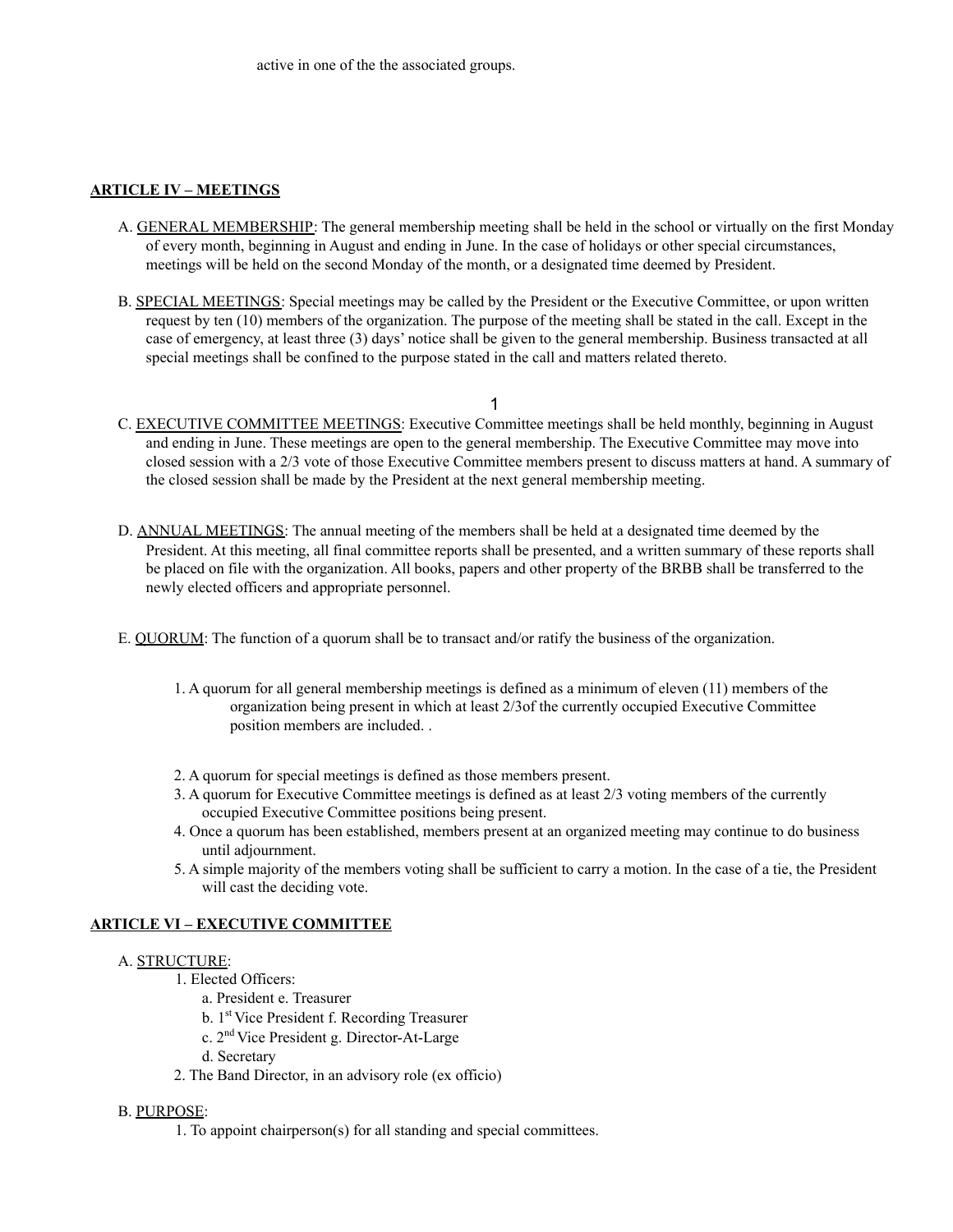- 2. To review the plans and activities of all committees and to facilitate business at the general membership meeting.
- 3. To present to the general membership for final approval any action taken by the Executive Committee. 4. To reserve the right to approve unforeseen expenditures not to exceed \$1,000.00 in the case of extenuating circumstances where financial decisions must be made prior to general membership meeting.
- 5. To prepare and present the yearly budget to the general membership for discussion and approval at the annual meeting.
- C. VOTING MEMBERS: A majority of those voting members of the Executive Committee present is needed to carry any motion. In the event an Executive position is held by more than one person, only one vote will be cast for that position. The persons sharing the position will decide who the voting member will be during the season the position is held.

## **ARTICLE VI – STATUS OF OFFICERS**

To hold an elected office, a member must have a child who is currently active in the associated groups, the student must be a member in good standing.

- A. The offices of President, 1<sup>st</sup> Vice President, and Treasurer may not be elected to more than two consecutive one (1) year terms in the same office. The offices of 2<sup>nd</sup> Vice President, Recording Treasurer, Secretary, and Director-At-Large may be elected to more than two consecutive one (1) year terms in the same office if and only if no volunteers from the general membership are willing to accept the aforementioned offices.
- B. Any exceptions to Article VI, Item A must be approved by a three-quarter's (3/4) vote of the membership attending the April meeting and are to be limited to one additional term.
- C. The offices of President, 1<sup>st</sup> Vice President, Treasurer, and Recording Treasurer are limited to one office per family. Another member of the same family may hold the office of 2<sup>nd</sup> Vice President, Secretary, and Director-At-Large if and only if no volunteers from the general membership are willing to accept the aforementioned offices.

# 2

D. In incidents where an elected office is shared by two (2) members of the same family, only one vote is permitted. E. When a vacancy occurs on the Executive Committee or in an office other than the President or 1<sup>st</sup> Vice President, the unexpired term shall be filled at the next general membership meeting by nominations from the floor. The Executive Committee may make recommendations. The membership must be notified of the election for the vacant position. F. Any officer or chairperson may be removed upon the recommendation of the Executive Committee and a two-thirds (2/3) vote by the membership at the next general membership meeting.

### **ARTICLE VII – OFFICERS**

### A. PRESIDENT

- 1. Shall be the Chief Executive Officer of the organization.
- 2. Shall preside at all Executive Committee meetings and general membership meetings.
- 3. Shall serve as ex-officio member on all committees except the Nominating Committee.
- 4. Shall cast the deciding vote in the case of a tie during general membership meetings.

5. Shall appoint all standing and special committees not specified in the By-Laws and deemed necessary to fulfill the business and activities of the organization, subject to the approval of the Executive Committee. 6. Shall represent the organization at appropriate community and/or school meetings or shall appoint a representative to attend such meetings on his/her behalf.

- 7. Shall coordinate reservation of meeting places with the Band Director.
- 8. Shall appoint a Financial Review Committee prior to the June general membership meeting.
- 9. Shall be in communication with the Band Director and all other officers of the organization.
- 10. Shall enforce the observance of the By-Laws of the organization in accordance with ROBERT'S RULES OF ORDER.
- 11. Shall, upon the approval of the membership, authorize any and all payments due.

### B. 1<sup>st</sup> VICE PRESIDENT

- 1. Shall attend all Executive Committee meetings and all general membership meetings of the organization.
- 2. Shall perform duties in the absence of the President.
- 3. Shall assist the President in the organization's administration.
- 4. Shall fill the office of the President upon his/her resignation.
- 5. Shall recruit and encourage active participation of all parents/guardians of the associated groups.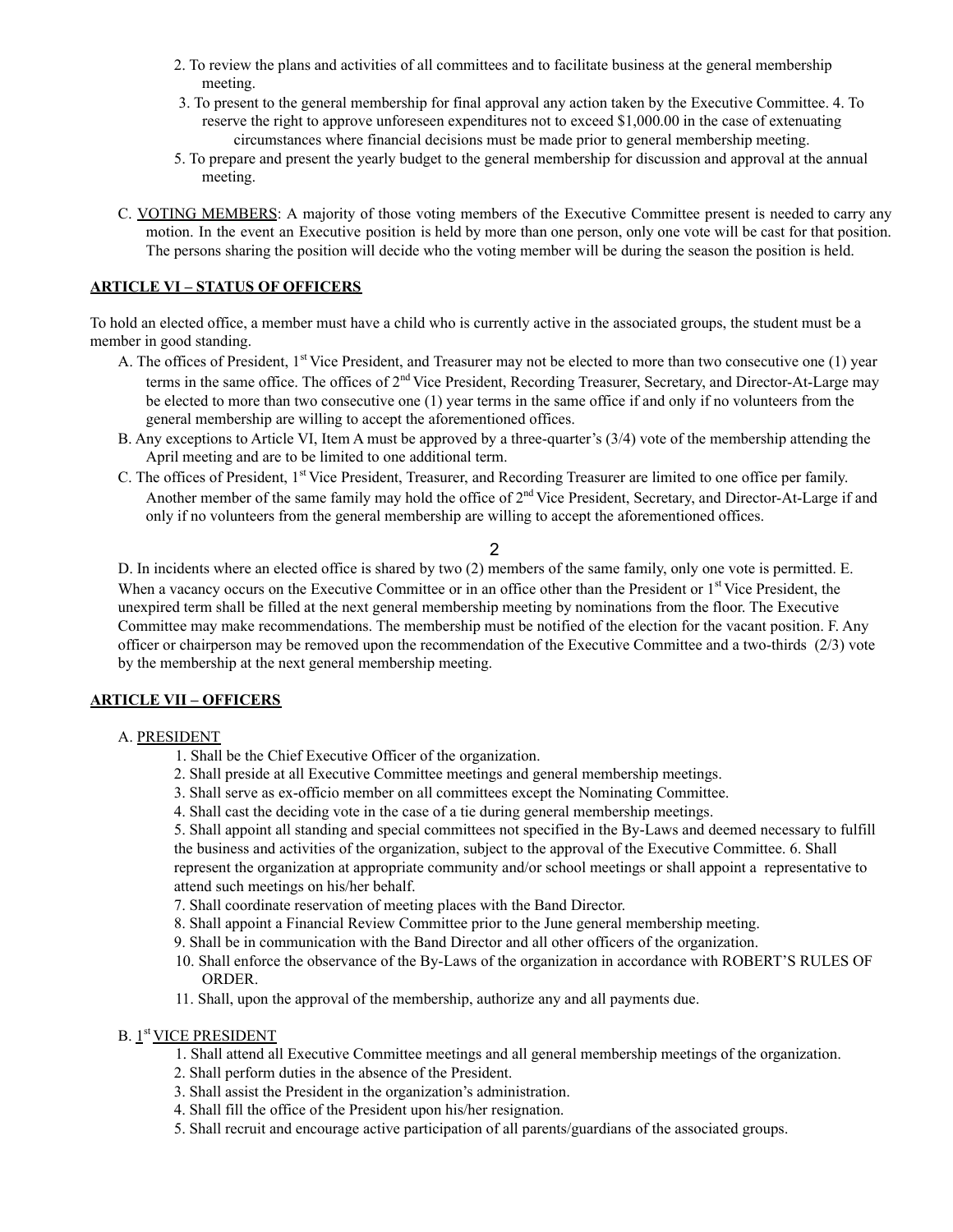- 6. Shall act as chairperson of the Nominating Committee.
- 7. Shall act as chairperson of the Fundraising Committee.
- 8. Shall assist the President in acting as liaison officer between the BRBB and the SAHS administration on all matters including, but not limited to, use of school facilities for BRBB-related activities.

# C. 2<sup>ND</sup> VICE PRESIDENT

- 1. Shall attend all Executive Committee meetings and all general membership meetings of the organization.
- 2. Shall perform duties in the absence of the 1<sup>st</sup> Vice President.
- 3. Shall fill the office of the  $1<sup>st</sup>$  Vice President upon his/her resignation.
- 4. Shall assign any assistants as deemed necessary, coordinate concessions, refreshments, and meals as needed and work with other school organizations as required, including:
	- a. Stadium events (Football games)
	- b. Indoor shows (indoor guard and percussion, jazz)
	- c. Playoff games
	- d. BRBB parent events
	- e. Marching band dinners
	- f. Other events as designated by the Executive Committee

# D. SECRETARY

1. Shall attend all Executive Committee meetings and all general membership meetings of the organization. 2. Shall record minutes and maintain records of all Executive Committee meetings and all general membership meetings and shall submit copies of same to the President and the Band Director.

3. Shall maintain a file of all written committee reports and all other written documentation pertinent to the organization, including the By-Laws, and a record of current organization events and activities to be presented in the form of an annual history. Shall update and edit forms and the Handbook as necessary.

4. Shall attend to all correspondence and communications of the organization and/or committees thereof. 5.

- Shall maintain the official corporate seal of the organization.
- 6. Shall provide official notification of all organization meetings.

# 3

7. Shall act as chairperson for the By-Laws Committee, which will review the By-Laws once a year and recommend such changes as are deemed necessary.

### E. DIRECTOR-AT-LARGE

1. Shall attend all Executive Committee meetings and all general membership meetings of the organization. 2. Shall organize and coordinate all chaperone requirements in cooperation with the Band Director. 3. Shall be responsible for the storage and transportation of equipment for the associated groups. 4. Shall coordinate a list of adult chaperones, truck driver and helper, and Middle Red driver and helper, and designate individual responsibilities.

5. Shall perform other duties as requested by the President.

# F. TREASURER

- 1. Shall attend all Executive Committee meetings and all general membership meetings of the organization.
- 2. Shall be responsible for the banking and disbursement of funds under due authorization.
- 3. Shall represent the organization to all donors and vendors for the purpose of conducting financial transactions in the interest of the organization.
- 4. Shall present written itemized reports of all income and disbursements at each Executive Committee and general membership meeting.

5. Shall coordinate with the band store to ensure adequate documentation of income received through the store. 6. Shall be responsible for annual review and maintenance of insurance coverage for the organization. 7. Shall, in cooperation with the Fundraising Committee, provide itemized records of all money collected by individual associated group or BRBB members, when appropriate.

8. Shall be responsible to draft and present for general membership approval an annual budget.

# G. RECORDING TREASURER

- 1. Shall attend Executive Committee meetings only when needed to cast a tie-breaking vote on Executive Committee actions.
- 2. Shall attend all general membership meetings of the organization.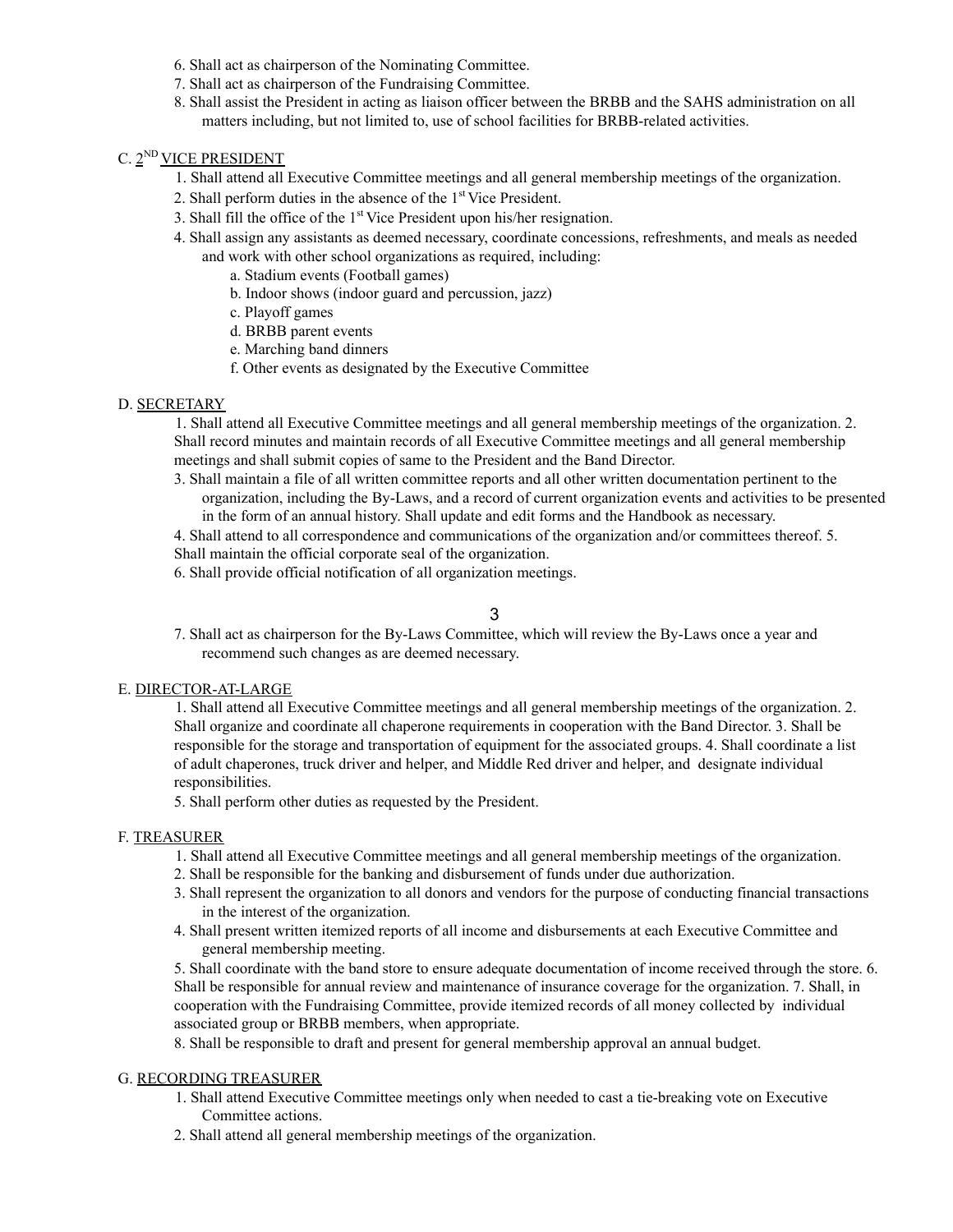- 3. Shall have direct access to organization bank statements, documentation of cash receipts and disbursements, and all fundraising records, in order to review all income and disbursements and to prepare written itemized reports of all financial activity of the organization on a monthly basis. The monthly reports shall be available to all organization members and shall include an itemization of expenses and profits from each fundraising activity.
- 4. Shall be responsible for preparing all federal and state tax forms as required by law, to be signed and filed by the President and the Treasurer.

## **ARTICLE VIII – COMMITTEES**

- A. COMMITTEE LIAISON: There will be an Executive Committee member appointed as a liaison for any Standing or Special Committees that do not already have an Executive Committee member assigned. The appointed Executive Committee member will act as an overseer and troubleshooter for the committee assigned.
- B. STANDING COMMITTEES: Standing Committees are those committees established by the Executive Committee that function year-round or that have significant impact upon the total operation of the organization. They should include Fundraising, Uniform & Sewing, Quartermaster, Publicity, and Technology and Communication, and Social Media. The chairperson(s) of each committee shall serve a term of one (1) year and may assign any assistants as deemed necessary. A chairperson may continue to serve more than two consecutive one (1) year terms on the same committee if, and only if, no volunteers from the general membership are willing to accept the chairperson position for the particular committee.

## 1. FUNDRAISING

- a. The committee is chaired by the 1<sup>st</sup> Vice President.
- b. The committee shall be responsible for recommending an annual fundraising plan to the Executive Committee for approval and for coordinating all fundraising activities.
- c. The committee shall secure permits of activities, if needed.
- d. The committee shall keep records of supplies, project evaluations and all money collected in cooperating with the Treasurer.
- 2. UNIFORM & SEWING
	- a. The committee shall maintain, fit and distribute and collect all uniforms, as well as keep records of their assignment, to all associated groups.

# 4

b. The committee may also assist with the coordination of the production or procurement of custom uniform parts, props, and accessories.

### 3. QUARTERMASTER

- a. The committee shall maintain the equipment of the associated groups.
- b. The chairperson shall be directly responsible to the needs of the program, as determined by the Band Director and instructional staff.
- 4. TECHNOLOGY AND COMMUNICATION
	- a. The committee shall keep the BRBB website (http://www.soudertonbigred.org) updated with the latest schedules, results and information for football games, performances, competitions, exhibitions and concerts, important communication from BRBB officers, fundraising news and meeting dates, times and locations.
		- b. It shall maintain the upkeep of the Google Accounts associated with the organization.
		- c. The committee shall maintain the BRBB mailing lists, used to quickly communicate late breaking news and information of interest to all boosters, band members and interested alumni.
- 5. SOCIAL MEDIA
	- a. The committee shall keep the BRBB social media accounts updated with the latest schedules, results and information for football games, performances, competitions, exhibitions and concerts, important communication from BRBB officers, fundraising news and meeting dates, times and locations. Any other communication posted should be approved by a member of the staff or BRBB Executive Committee.
- C. SPECIAL COMMITTEES: Special Committees are those committees that are established by the Executive Committee for specific assignments throughout the year. They should include, but are not limited to: By-Laws; Financial Review; Band Store; Banquet; Scholarship; Indoor Show; Nominating; and Jazz Show. The chairperson(s) of each committee shall serve a term of one (1) year and may assign any assistants as deemed necessary. A chairperson may continue to serve more than two consecutive one (1) year terms on the same committee if, and only if, no volunteers from the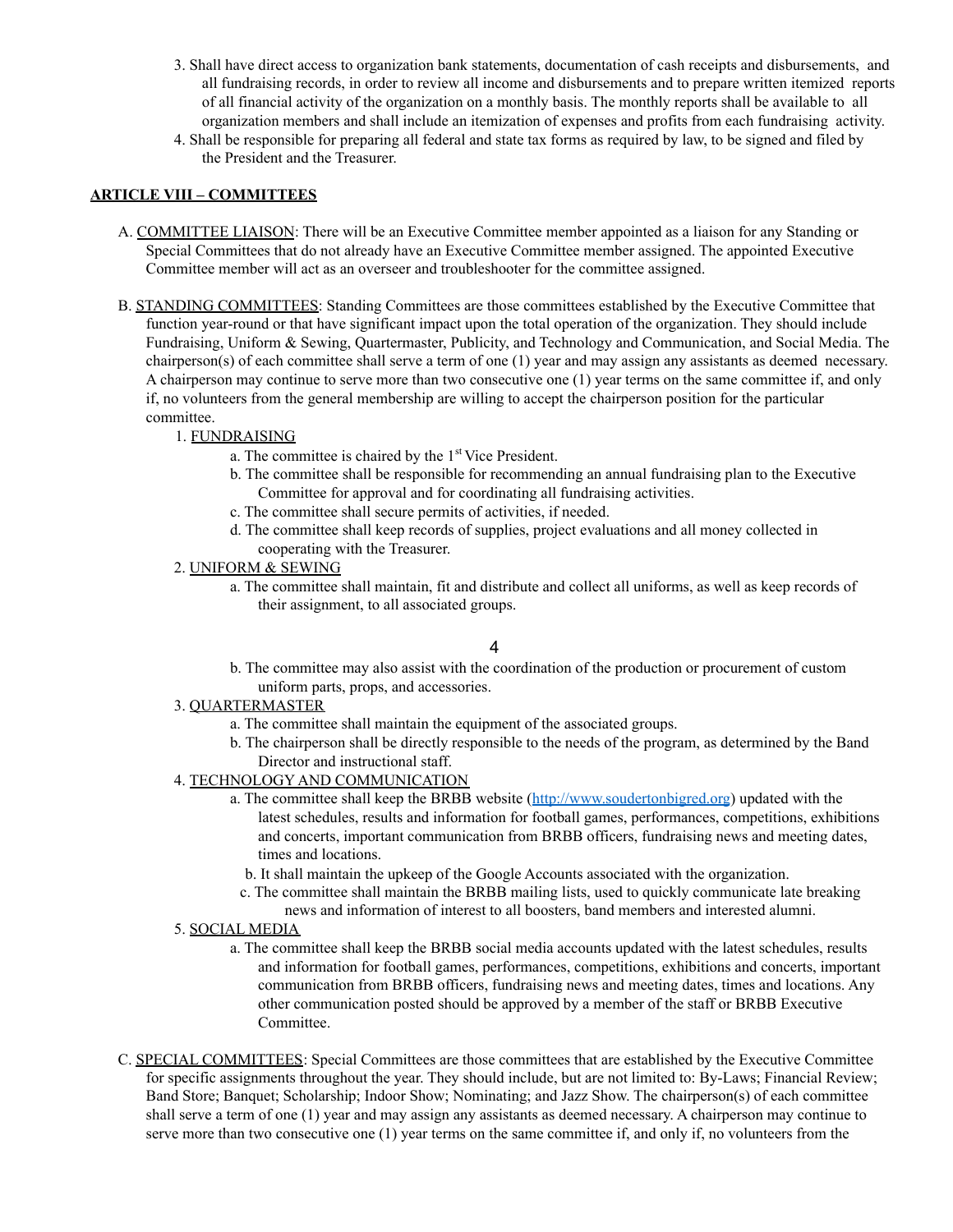general membership are willing to accept the chairperson position for that particular committee. 1. BY-LAWS

- a. The committee is chaired by the Secretary.
- b. The committee shall review the By-Laws of the organization annually and recommend such changes as are deemed necessary.
- 2. FINANCIAL REVIEW
	- a. The committee shall review the financial records of the organization at the close of the fiscal year and present a report to the general membership at the October meeting.
	- b. The chairperson and committee, appointed by the President, shall be comprised of one Executive Committee member (excluding the Treasurer and Record Treasurer) and two (2) persons from the general membership.
- 3. BAND STORE: The committee shall be responsible for the purchase and sale of items related to the
	- organization as approved by the Executive Committee.

## 4. BANQUET

- a. The committee shall plan, organize, and implement all aspects associated with the annual recognition banquet.
- b. The chairperson(s) shall be responsible for coordinating this event with the Band Director, student representatives, and the BRBB.

### 5. SCHOLARSHIP

- a. The committee shall annually review and establish the criteria for the BRBB Scholarship. b. The committee shall be comprised of five (5) members:
	- i. The Scholarship Committee chairperson.
		- ii. Two (2) parents of current undergraduate members that are instrumentalists.
		- iii. One (1) parent of a current undergraduate member of the outdoor/indoor guard.
		- iv. One (1) parent of a graduated student of the associated groups. If a parent of a graduated student is not available, any member of the BRBB as outlined in Article III, A may be a member.
		- v. The Band Director, in an advisory role (ex officio)
	- c. No member of this committee shall be the parent and/or guardian of an applicant.
- d. Only one (1) parent member per family is permitted on this committee.

e. The committee shall review all applications and select the recipient(s) of the scholarship(s) awarded. 6. 6. INDOOR SHOW

a. The First Vice President is the chair of the committee, and will secure two additional members (excluding present officers) to serve on this committee.

#### 5

b. The chairperson(s) shall coordinate the appropriate special committees for this event in cooperation with the Band Director, the Executive Committee and the applicable professional association.

### 7. NOMINATING

- a. The First Vice President is the chair of this committee, and will secure two additional members (excluding present officers) to serve on this committee.
- b. The committee shall be responsible for accepting recommendations for nominees for Elected Officers and submit a recommended list of nominees to the general membership at the April meeting for be voted upon in May.

### 8. JAZZ SHOW

- a. The committee shall plan, organize and operate all aspects of the jazz show.
	- b. The chairperson(s) shall coordinate the appropriate special committees for this event in cooperation with the Band Director, the Executive Committee and the applicable professional association.

### **ARTICLE IX – DISBURSEMENT OF FUNDS**

- A. Any disbursements made must include a valid receipt and/or invoice and be authorized by the President. Checks can only be signed by one of the two following officers: President, and Treasurer. To preserve segregation of duties, the Recording Treasurer is not authorized to receive or disburse funds on behalf of the organization. Rather, the Recording Treasurer's role is to provide oversight by reviewing all financial transactions and preparing itemized financial reports.
- B. All receipts and/or invoices for the current BRBB fiscal year must be received by the Treasurer by July 15<sup>th</sup> in order to be considered for reimbursement. Receipts and/or invoices received by the Treasurer after July 15<sup>th</sup> will not be reimbursed.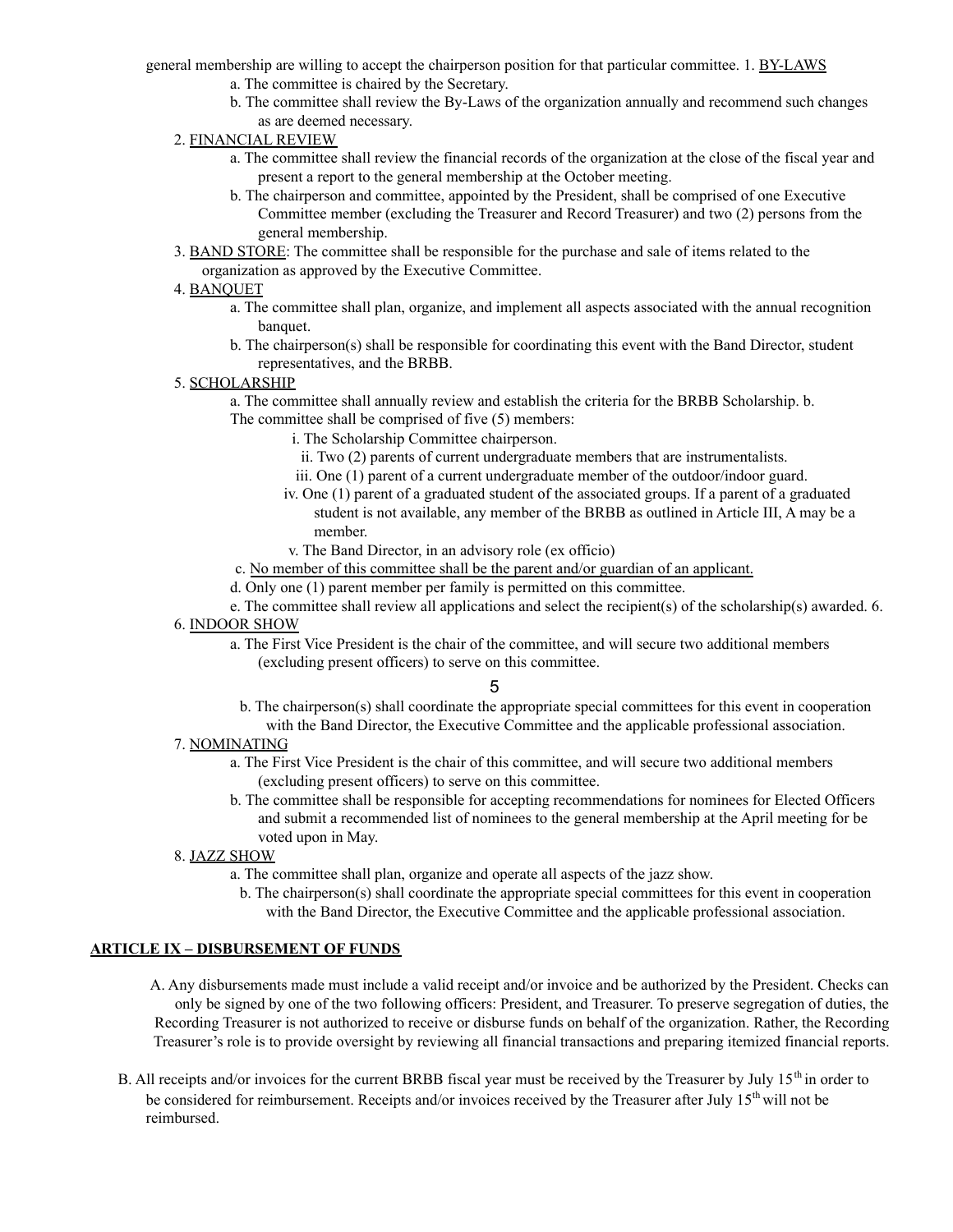- C. Special accounts with area businesses may be established by individual committees after approval has been given by the Executive Committee. "Letters of Authorization" will be filed with said businesses, listing the names of those persons authorized to use the account and establishing a financial limit. A copy of each letter will also be included in the records of the Treasurer.
- D. Any potential expenditure which is not included in the current budget in excess of \$200.00 must be approved by the Executive Committee; and in excess of \$1,000.00 must be approved by two-thirds (2/3) vote of the membership attending the regular general meeting or special meeting (Article IV, B). Potential expenditures should not be substituted for proposed budget items that have not been purchased.
- E. All unencumbered funds at the end of the fiscal year will be carried forward.

# **ARTICLE X – STUDENT CREDIT ALLOCATION / DISSOLUTION**

- A. On a limited, specific basis, the BRBB may undertake cooperative fundraising, where participants are given "credit" for funds raised. Situations where this type of fundraising may occur are very limited and this fundraising will always occur in such a manner that it is not a substantial amount of the overall fundraising activities.
- B. The Executive Committee is responsible to approve any cooperative fundraising arrangements, based on proposals submitted by the Fundraising Committee. No cooperative fundraising may occur without Executive Committee approval.
- C. In all circumstances it is understood that the students and parents do not control the use of or own those funds credited to their "account". The funds are owned and controlled by the BRBB and can only be expended for approved activities of the associated groups. In no case will these funds be paid out to students for personal expenses, but rather, they will be allocated internally towards the cost of participating in associated group trips, offsetting BRBB fees, or offsetting the cost of required uniform components.
- D. In the event a student graduates or no longer participates in the associated groups, the student's account can be transferred to either:
	- 1. A sibling intending to participate in the associated groups or

### 6

2. The BRBB General or Sharing Fund, as determined by the Executive Committee.

### **ARTICLE XI – DISSOLUTION**

A. Dissolution of the BRBB may be presented via appropriate motion at a general or special meeting. Voting on the dissolution will be made at the subsequent general membership meeting, provided that written notice of the vote to dissolve shall have been given to every voting member at least fifteen (15) days in advance of the latter meeting. Approval of dissolution will require a two-thirds (2/3) majority of the members present at that general membership meeting.

B. The Executive Committee in office at the time of dissolution will appoint a Trustee Committee of three (3) individuals. The Trustee Committee will also include the Superintendent of Schools, and the Music Department Supervisor, for a total of five (5) members to manage the remaining assets of the BRBB. Should an appointed Trustee not be able to serve, a new trustee may be elected by majority vote of the trustee Committee. Assets are intended for the use of the BRBB; however, if it appears the organization will not continue, the assets may be disbursed to the Souderton Aera Instrumental Music Program at the discretion of the Trustee Committee. It is recommended the assets be disbursed at a rate of 20% per year. Should the BRBB reorganize the remaining assets will be returned to them by the Trustees.

### **ARTICLE XII – PERSONAL LIABILITY AND / OR INDEMNIFICATION OF THE BRBB**